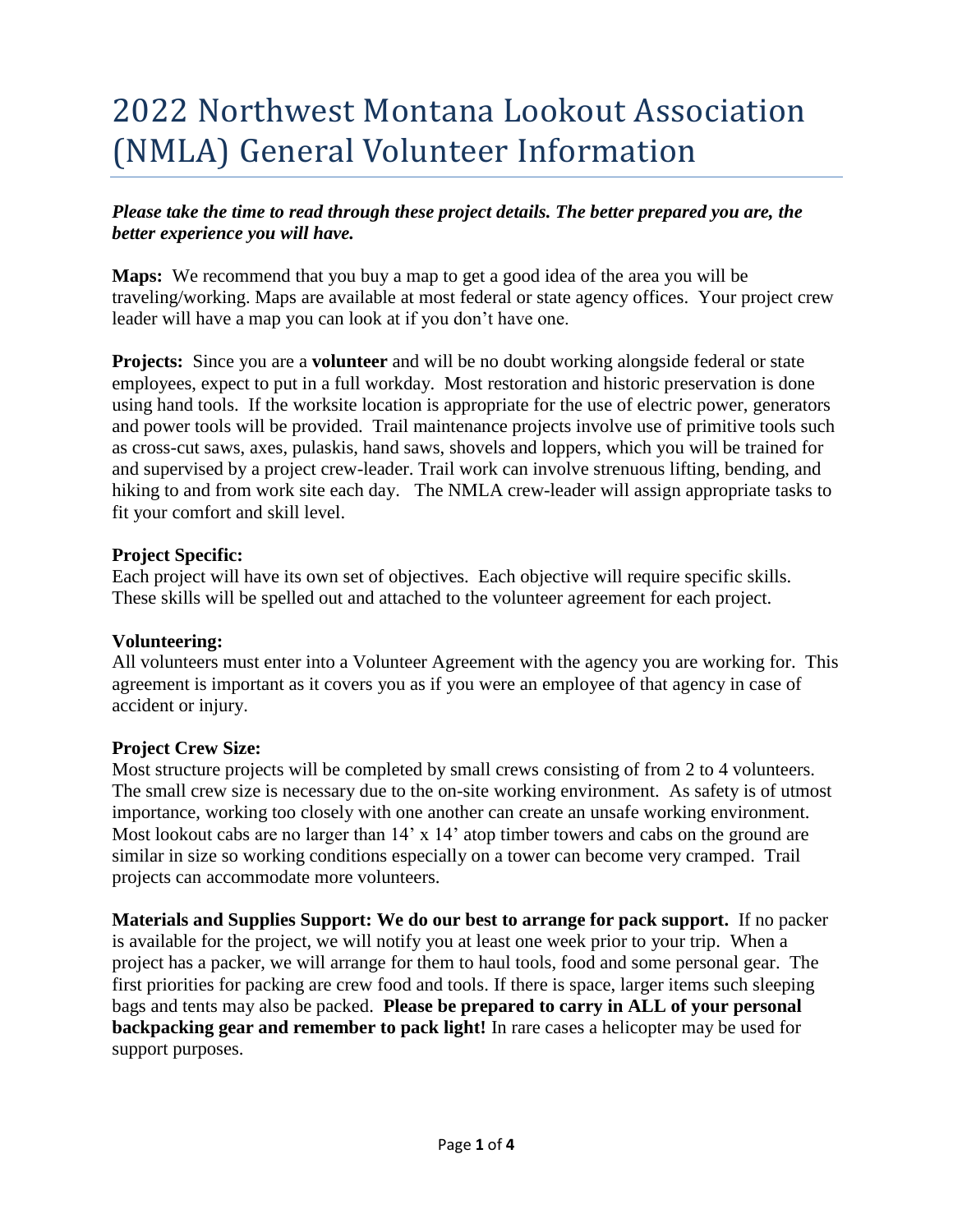**Food and Cooking Gear:** NMLA or the agency will provide group gear such as cooking stove, pots & pans, water filter, etc. Coordinate with others in the project crew to maximize efficiency and minimize cleanup. However, each volunteer should bring a personal kitchen kit (with plate/bowl, spoon/fork, hot mug, water bottle, etc).

**Personal Gear**: Please see the attached list for other personal gear needs. Note: participants will need to bring long pants (no shorts for trail work), long sleeved shirt (when sawing), work gloves and sturdy pair of hiking boots (tennis shoes ARE NOT recommended) to work in. Please wear hiking boots with ankle support. Volunteers are also responsible for bringing their own personal camping gear including a sleeping bag, tent, and backpack. Dressing in layers is the best approach. One work "outfit" will be sufficient; everyone will stink as much as you do (unless they are not working very hard).

**Weather:** Daytime temps may range from 70-95 degrees. Overnight lows could range from low 20's to 40's—remember we're at elevation, so bring a good sleeping bag! Be sure to dress in layers (avoid cotton). Always be ready for rain and don't forget warm hats/gloves for early AM and evenings. It's worth investing in good rain gear and a pair of gaiters to keep the mud on the trail and not in your boots or socks. Remember, you will be working at a high elevation, so be prepared for wind, which can make the weather seem chillier.

**Leave No Trace:** We will be practicing Leave No Trace camping principles in the backcountry. The NMLA crew-leader will be training you in these principles and what needs to be followed during the week. We will try and leave as little an impact as we can and to leave the camping area better than we found it.

**Bears & Pepper Spray:** The bears are truly wild, and, unlike National Parks, tend to shy away from humans, especially larger groups. Grizzly bears are on the endangered species list and receive the most attention. It is easy to avoid unpleasant confrontations with these wild and beautiful creatures by following a few common sense rules. In areas of dense brush along the trail, announce your presence to bears. If you want an additional level of protection, you might consider cayenne pepper-based spray. Cayenne pepper-based bear spray is widely available at sporting goods stores. Be sure to purchase a belt holster for the pepper spray; it's no good in your backpack. The NMLA crew-leader on your trip will be carrying pepper spray and has been trained to use it. There will be education and training given by the NMLA crew-leader during the trip on safety and rules to be followed while traveling and living in bear country.

**Working in the Great Outdoors:** Please keep in mind that we do the best we can to plan for many details and logistics, but sometimes Mother Nature, pack mules, or any number of variables can put a glitch in the best-made plans. There are always unforeseen events that can alter a project, cause us to move our campsite, delay our travel plans or just be a nuisance. And of course, this always happens when you least expect it or most want to relax at camp after a long day. **Working in the Great Outdoors means we must be flexible. Thank you in advance for your understanding and flexibility if any unfortunate changes happen on your project.** The best way to help is to keep a positive and accommodating attitude and ask what your crew leader needs from the crew to find an adequate solution.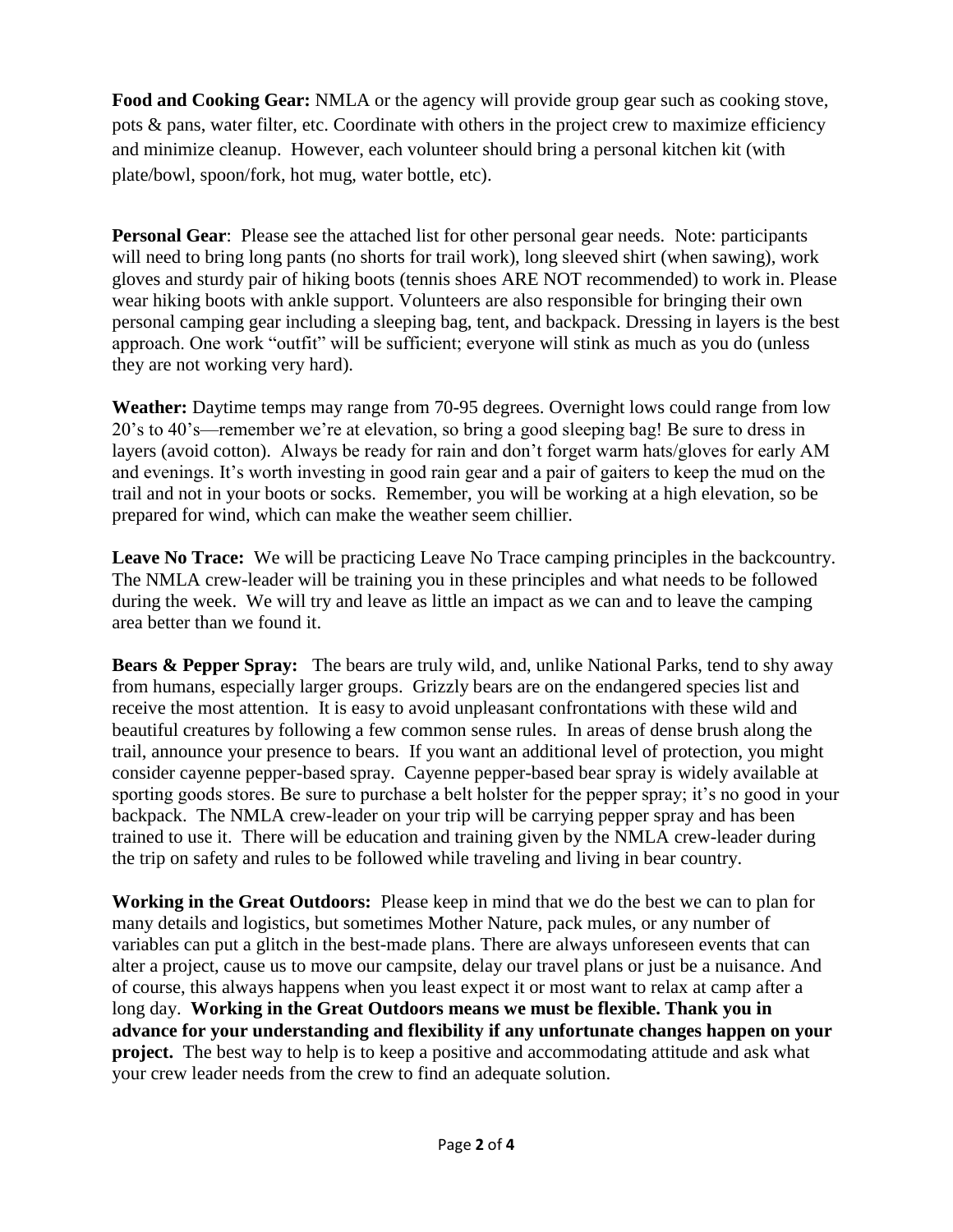## **Packing list (required):**

- o RAIN JACKET AND PANTS!!!
- o Tent
- o Warm sleeping bag
- o Sleeping pad
- o Full set of long underwear
- o 1 set of work clothes; pants, long-sleeved shirt, t-shirt
- o Work gloves
- o Warm pants for evening
- o 1 wool or fleece shirt/sweaters/jackets
- o Hiking socks
- o Sleeping socks (1 pair; you don't hike in them!)
- o Underwear
- o Warm mittens or gloves, warm hat
- o Hiking boots with ankle support (not tennis shoes)
- o Camp shoes
- o Kitchen kit: spoon/fork, bowl/plate (Tupperware works for meals and as a lunch box), & hot mug
- o Personal biodegradable toiletries (non-fragrant, bears like smelly stuff)
- o **Water bottles/Camelback—at least 2 liters (3 recommended).** Please don't overlook this suggestion!
- o Flashlight/headlamp
- o Sun hat/ sunglasses
- o Personal medications (allergies? Epi-pen?)
- o Waterproof matches/ lighter
- o Medium-Large backpack for carrying all of this stuff!

### **Optional items-Keep it light!:**

- o Leatherman or all-purpose tool
- o Bug repellent
- o Camera (and waterproof bag)
- o Book
- o Binoculars
- o GPS

#### **Food if not provided:**

- o Keep it simple 3 meals a day plus any snacks (not included if meals are provided) you might choose to include
- o Team up with the other volunteers to create group meals
- o Divide meals each volunteer "cooks" one or two meals.
- o If you have specific dietary needs / allergies, everyone needs to know.

If you do not have all of the required gear, contact the crew leader—some equipment can be shared with other participants (water filter, stove, pots and pans, etc.). Also, if you are traveling with friends, try to combine duplicate items such as toothpaste, bug spray, sunscreen, etc. **NMLA or the agency will provide group gear including cooking items, tarp for rain/shade,**